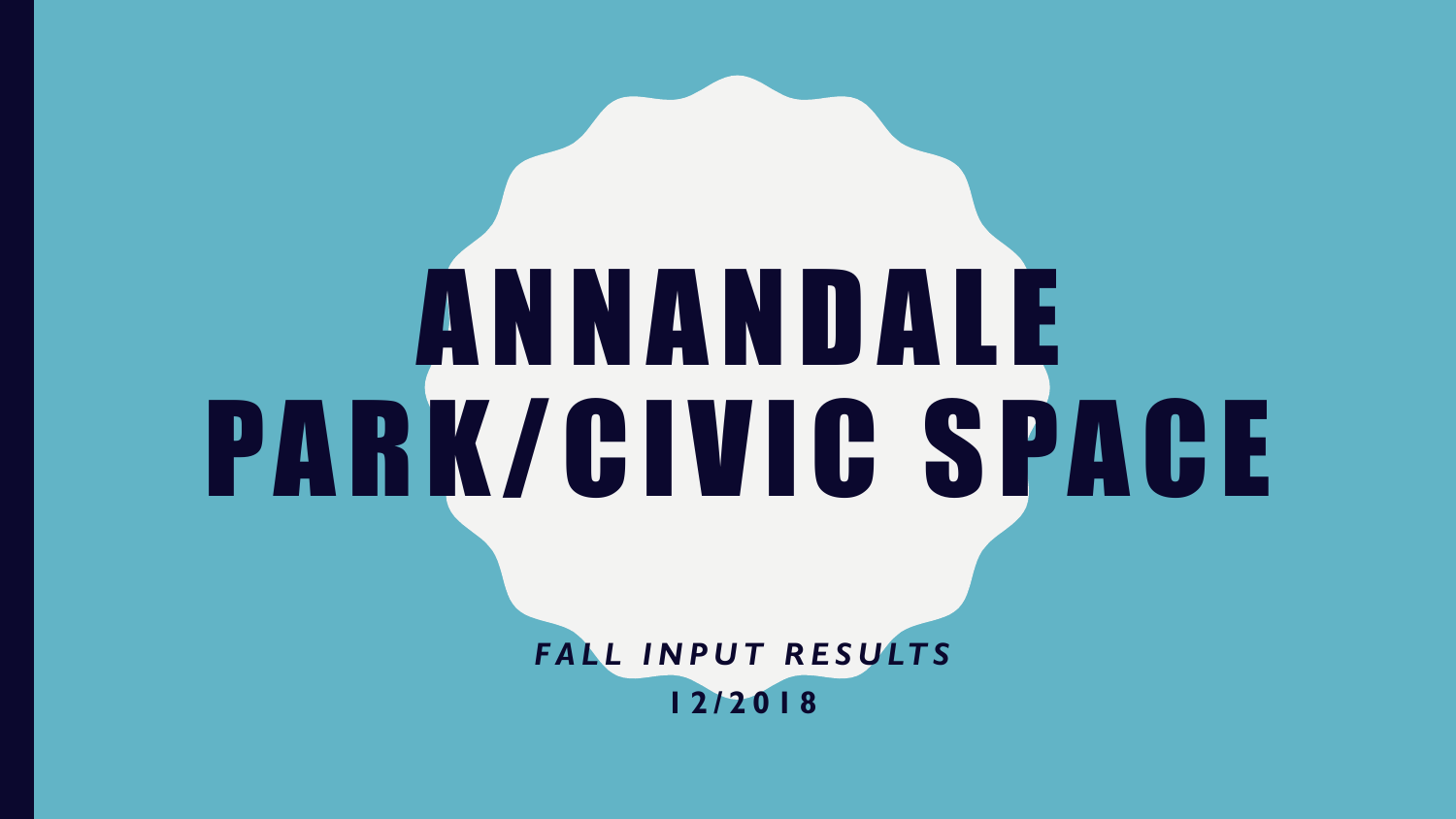#### FALL DEMONSTRATION PARK











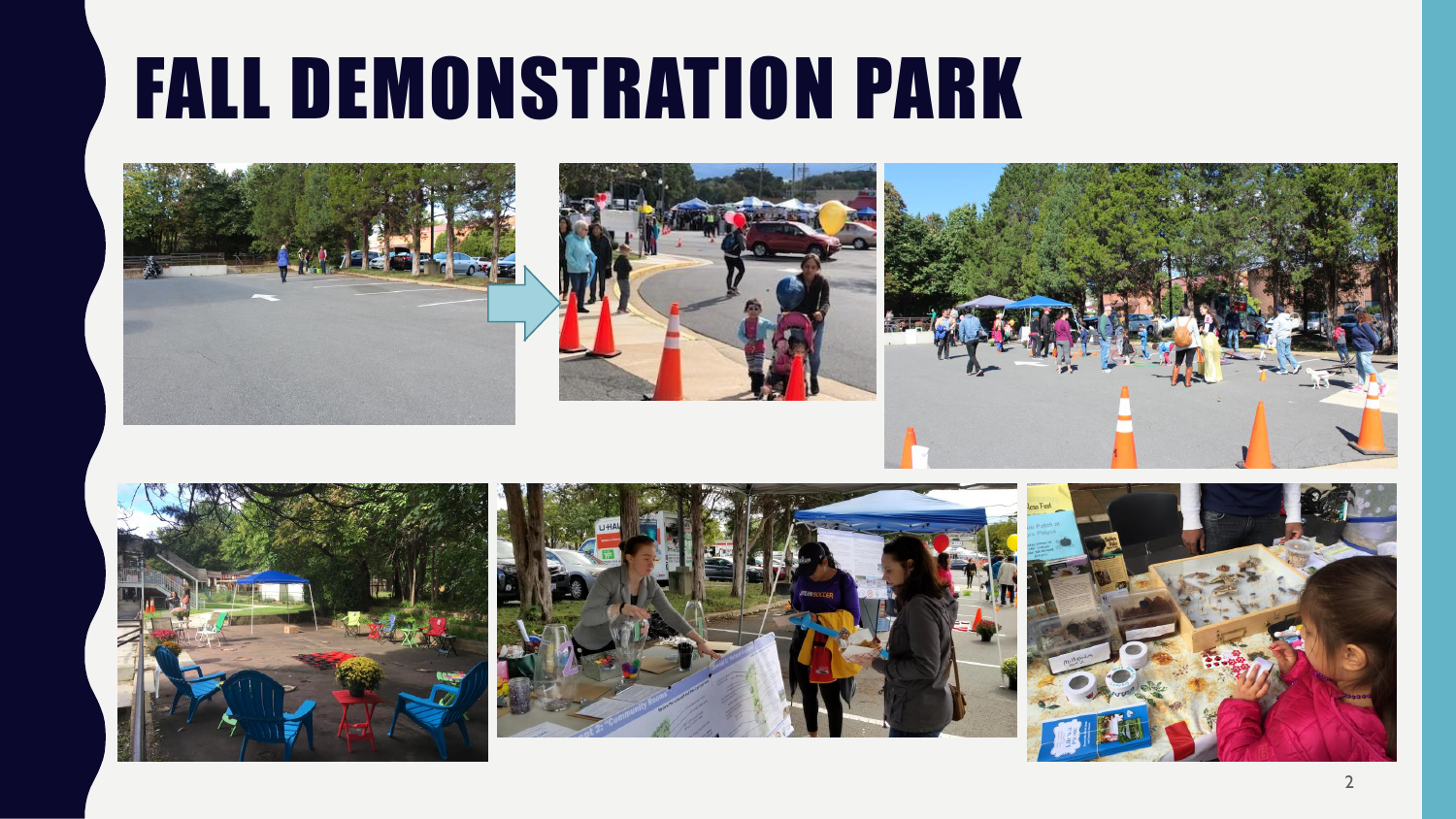### DRAFT CONCEPT 1

#### **Concept 1: "Natural Simplicity"**

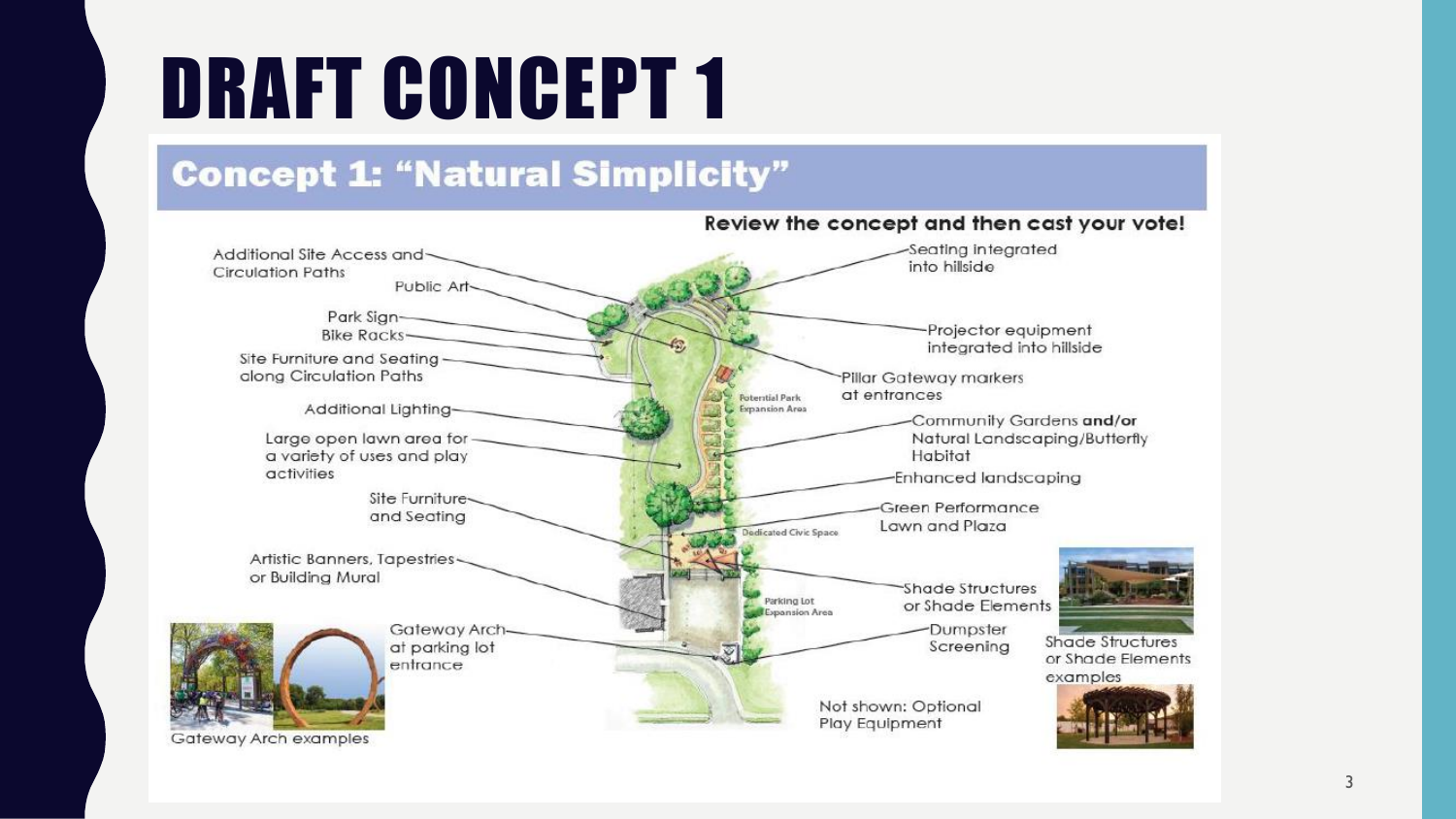### DRAFT CONCEPT 2

#### **Concept 2: "Community Rooms"**



Review the concept and then cast your vote!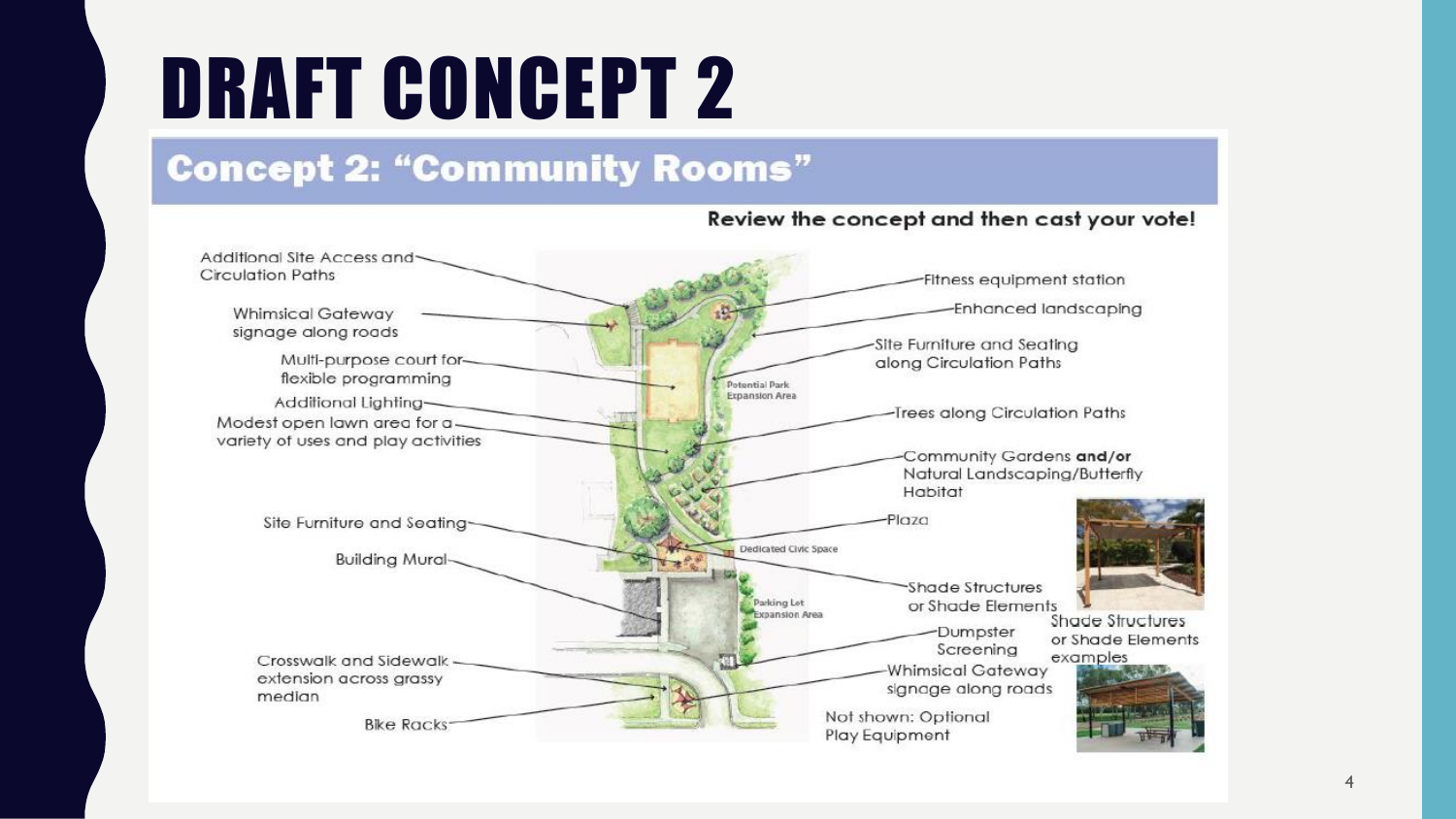## PREFERENCE RESULTS



- Votes collected at Demonstration Park event or via Online Survey
- Both voting blocks favored Concept 1 overall
- Interest in a space that is green, flexible, relaxing, and gives people an opportunity to connect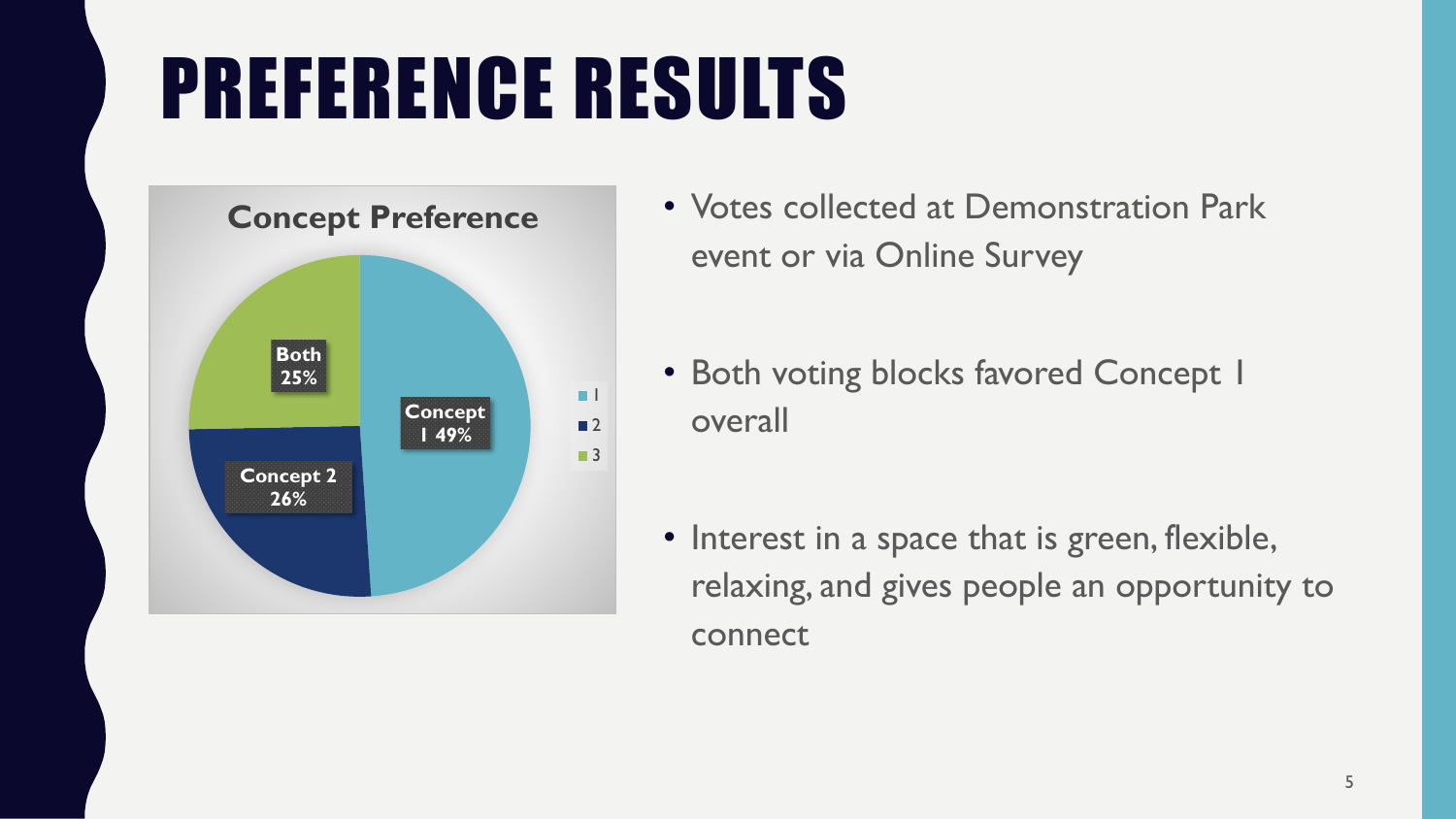



**Preschool (2-5 years)** 

School-aged (5-12 years)

 $13+$  years

I have no preference or opinion on age range

- PLAY Optional play equipment did not rank high in priority (typically  $5<sup>th</sup>$  or  $6<sup>th</sup>$  out of 7 for Potential Park Expansion area).
	- But about half the fall input participants weighed in on this question.
		- Slight preference given to older children (5-12 years old)
	- However many people giving input earlier on in the process talked about their hopes for the space:
		- A place for grandparents to bring grandchildren
		- Kids desiring a place to play, explore, climb trees/rocks ("and have fun with helmets!")
		- Some participants noting there is a lack of publiclyaccessible play spaces for children in the area